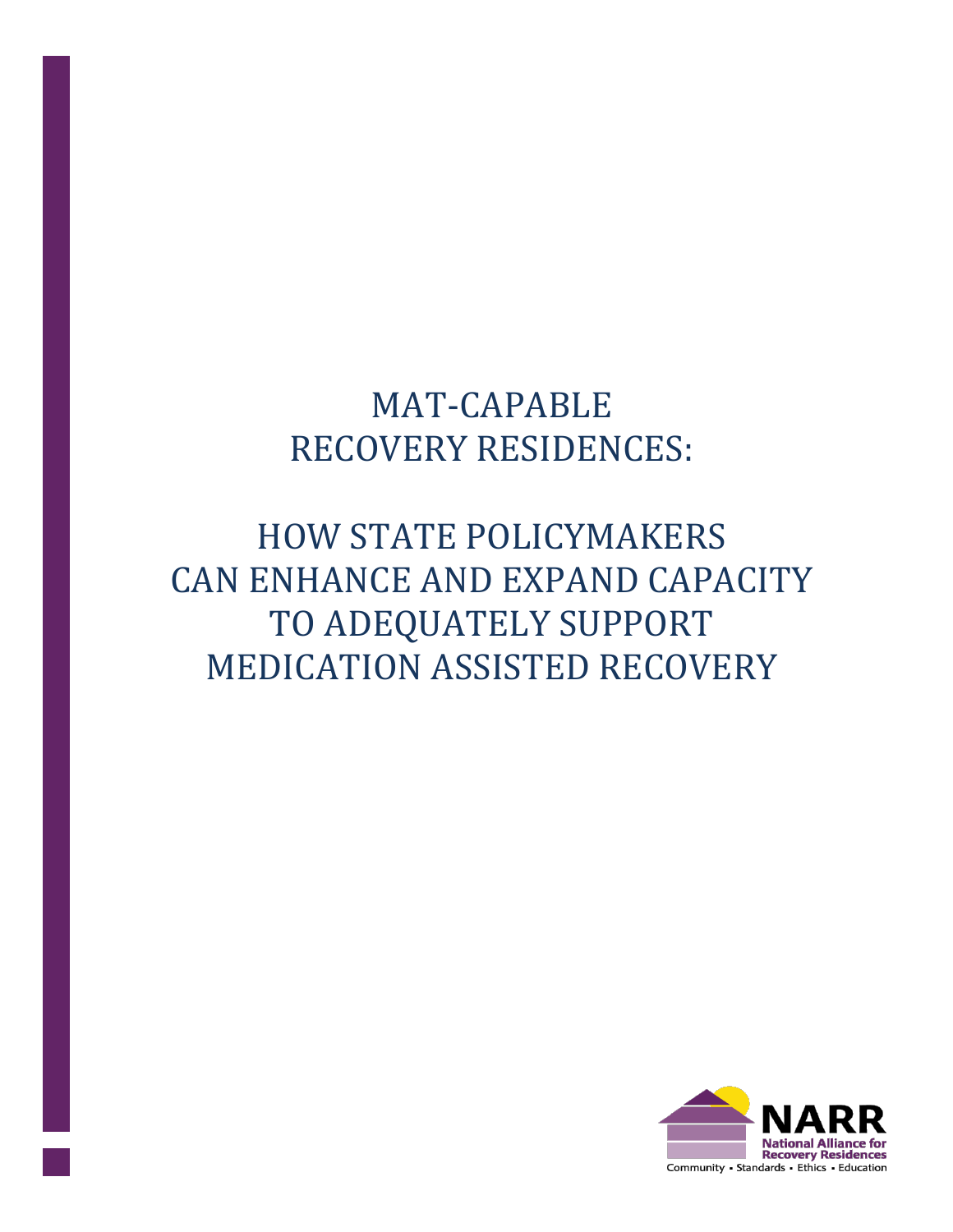# **Table of Contents**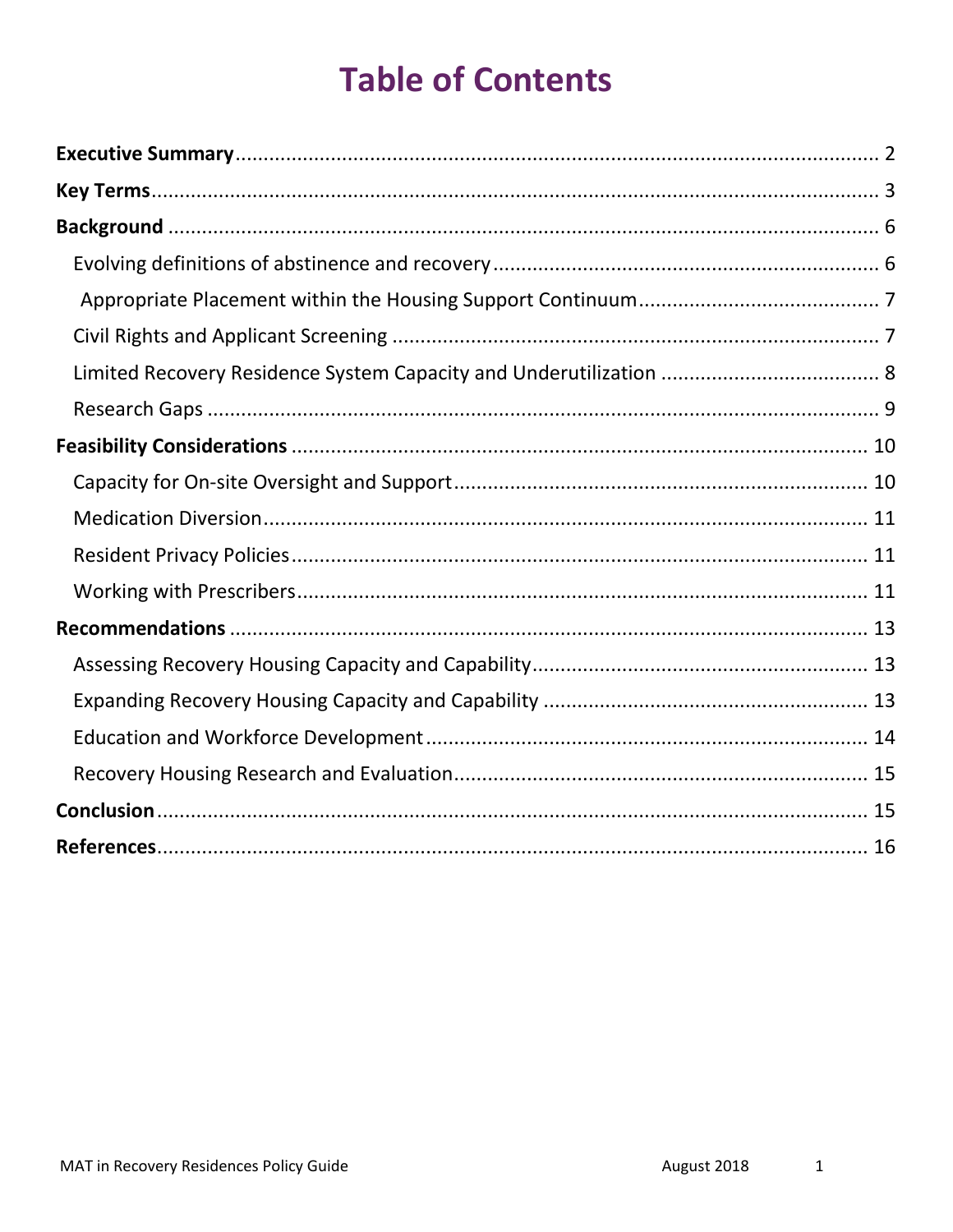## <span id="page-2-0"></span>**Executive Summary**

Individuals with opioid use disorders often return from institutions and treatment programs to living environments in the community that promote alcohol and other drug use, putting those in early recovery at risk for relapse. Recovery residences are a vital resource for individuals seeking a supportive housing environment that promotes abstinencebased recovery. Medication-assisted treatment (MAT) is another vital resource needed by many individuals with an opioid use disorder. However, MAT and recovery residences evolved out of separate communities, siloed service delivery systems, and disparate belief systems, which has resulted in a severely limited supply of recovery residences that adequately support persons receiving MAT.

In addition to these philosophical differences, this policy brief will discuss numerous other barriers that contribute to the limited supply of recovery residences that are capable of supporting residents on MAT. Clearer guidance for determining whether an individual with an opioid use disorder (OUD) is appropriate for a recovery residence is needed by states and operators; operators need support with understanding and properly implementing anti-discrimination protections for potential residents, and state agencies need support with understanding recovery housing placement criteria. Few public funding options are available to recovery residences, resulting in a limited supply of this support generally, and of those that are capable of supporting residents on MAT. Protecting resident privacy while also ensuring the safety and well-being of the other residents and staff is also a challenge, especially given the increased risk of on-site diversion for some opioid agonist treatments. Operators have reported that prescribers are unwilling or unable to collaborate or coordinate with them. Due to the variety in staffing and on-site supports, some recovery residences may be better equipped than others to support residents on MAT. Furthermore, the number of recovery residences overall as well as those that are capable of supporting residents on MAT across states is currently unknown. While some residences have begun to implement policies and practices aimed at supporting residents on MAT, a consensus on best practices for supporting residents on MAT during their stay in a recovery residence has not been established.

This policy brief will then present recommendations for how states can focus their efforts to improve recovery housing options that are supportive of recovery for individuals with OUDs. For example, states are encouraged to assess the capacity of recovery residences overall, and of those that are capable of supporting residents on MAT to better understand how well the supply of these supports meets demand. Increasing capacity will require a multi-pronged approach, including working with existing operators who may have varied capability or willingness for supporting residents on MAT, as well as creating new capacity specific to residents on MAT. Workforce development in the form of training and education is critical, both for recovery residence operators and for prescribers in the community who may be working with individuals on MAT who are also living in a recovery residence. Finally, increasing funding for research and evaluation that is aimed at developing evidence-based applicant screening tools and best practices for MAT-capable recovery housing is crucial to better supporting state level efforts to increase access to these vital resources.

As states make decisions about where best to target the recent influx of State Opioid Response dollars, consideration should be made for implementing the solutions laid out in this policy brief. Recovery residences are an important component of the recovery support system, but they are currently underutilized, and in many cases do not meet the demand for MAT-capable recovery housing. Taking a systems-level approach to improving operator capability will more rapidly improve the capacity of MAT-capable recovery residences and, ultimately, enable residents and their families to make informed decisions about a potentially life-saving recovery support service.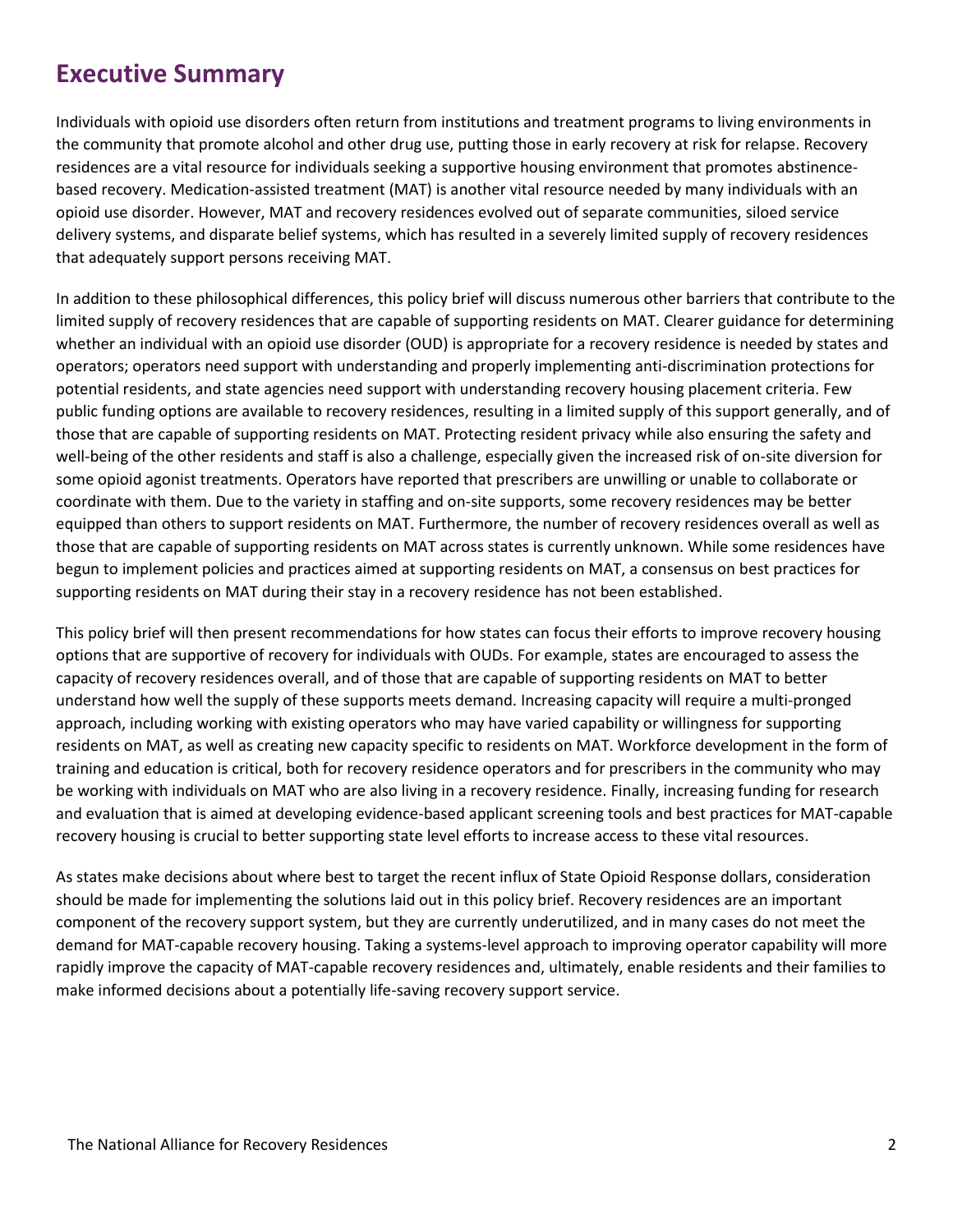# <span id="page-3-0"></span>**Key Terms**

**Medication-Assisted Treatment -** Medication assisted treatment (MAT) refers to three FDA approved and evidencebased pharmacological approaches to treating OUDs: full agonist (e.g., methadone), partial agonist (e.g., buprenorphine), and antagonist (e.g., naltrexone). Each medication works differently in the brain, has different phases of treatment, and has different side effects that are important to consider when deciding which option is best for an individual. For more information, consult with prescribers, counselors, and refer to [SAMHSA TIP 63 "Medications to treat](https://store.samhsa.gov/shin/content/SMA18-5063FULLDOC/SMA18-5063FULLDOC.pdf)  [opioid use disorder: Clinical guidance for healthcare and addiction professionals, policymakers, patients, and families"](https://store.samhsa.gov/shin/content/SMA18-5063FULLDOC/SMA18-5063FULLDOC.pdf) (Substance Abuse and Mental Health Services Administration, 2018).

**Recovery** - Recovery is a strengths-based and holistic conceptualization of what it means to be well for individuals with a substance use disorder, including those with an OUD. The Substance Abuse and Mental Health Services Administration (SAMHSA) defines recovery as "a process of change through which individuals improve their health and wellness, live a self-directed life, and strive to reach their full potential" with the support of health, home, purpose, and community (SAMHSA, 2012).

**Recovery capital** - the internal and external resources available to an individual necessary to sustain recovery. Examples of these resources include having a regular source of income, having social support from family and friends, and/or having job or life skills. The quality and density of recovery capital factors influence one's ability to enter and/or sustain progressive recovery (Cloud & Granfield, 2001, 2008).

**Recovery support services** - Recovery support services refer to a broad category of resources that are intended to assist individuals in maintaining recovery. Some examples of such resources include employment support, social support, peer support, mutual aid societies, housing, etc. The recent US Surgeon General's report highlights the importance of including recovery support services as part of a chronic care approach to treating substance use disorders (US Department of Health and Human Services (HHS) Office of the Surgeon General, 2016).

**Social model** - an approach to care that focuses on interrelationship among peers, rather than a top-down relationship between caregiver and patient as is seen in a medical model, and is the foundational characteristic of all recovery residences. Social model programs use robust networks of senior residents, alumni and other peers who share their experiences, model recovery, and offer opportunities for increasing responsibilities and status (Thomasina Borkman, 1982; T Borkman, Kaskutas, Room, Bryan, & Barrows, 1998; Kaskutas, 1999).

**Recovery Residences -** Recovery residences (RR) are one type of recovery support service. RRs adhere to the social model and provide a family-like living environment free from alcohol and illicit drug use, centered on peer support and connections that promote sustained recovery from substance use (Society for Community Research and Action, 2013). They are often called by various names (sober homes, sober livings, recovery homes, recovery residences, Oxford Houses™, and halfway houses). In most states, "recovery housing" refers to the non-clinical portion of the recovery residence continuum. The National Alliance for Recovery Residences (NARR) has emerged as a leader in developing standards for recovery residences and identifies different types of recovery residences that provide various levels of support. Individuals may stabilize their recovery in any level, and authoritative oversight and the availability of on-site peer recovery and/or clinical services vary by level. Each NARR level is distinguished along several different components, e.g., staffing, governance, and the bundle of available supports (se[e Table 1\)](#page-4-0).

The recovery housing workforce is comprised of different stakeholders:

• **Recovery residence operators**: individuals who own and/or are involved with the daily tasks of running a recovery residence or group of residences, and may (NARR Levels 3 and 4) or may not (NARR Levels 1 and 2) have clinical training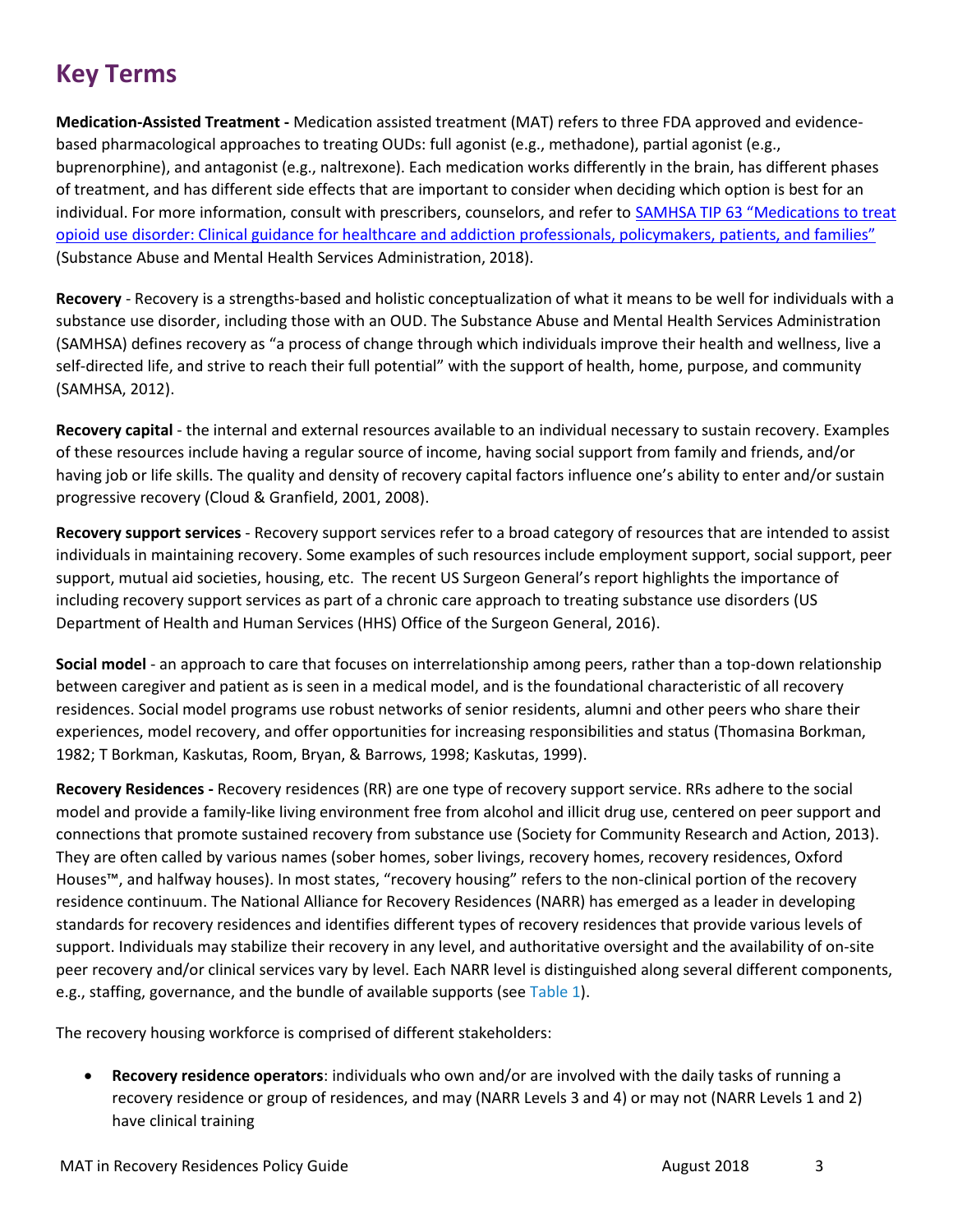- **House manager**: individuals who assist with the daily tasks of running a recovery residence, may be paid (either in the form of a regular income or through rent-free residence on-site) or unpaid; may (NARR Levels 3 and 4) or may not (NARR Levels 1 and 2) have clinical training
- **Senior residents**: individuals with an extended tenure at a recovery residence and typically assist new residents as they acclimate to living in the recovery residence
- **Residents, peers**: fellow housemates and individuals in recovery who provide either formal or informal peer-topeer support
- **Community-based recovery support service providers**: individuals working or volunteering in the community to deliver other recovery support services (e.g., recovery coaches, employees of community organizations who may deliver services at a recovery residence, or to residents of recovery residences), some of whom have received clinical or other related training, licensing, or certification although this varies by state
- **Prescribers**: physicians who prescribe medications (e.g., psychotropic medications, medications for general medical conditions, MAT) to residents of recovery residences

Overall, research suggests that recovery residences promote recovery and are cost-effective, however more research is needed to better understand how, and for whom recovery residences are helpful (Reif et al., 2014).

| <b>NARR Level</b>                           | <b>Typical Resident</b>                                                                                                     | <b>On-site Staffing</b>                                                                                        | Governance                                                                                                                                                                                                       | <b>On-site Supports</b>                                                                                                                                                                                                                                         |
|---------------------------------------------|-----------------------------------------------------------------------------------------------------------------------------|----------------------------------------------------------------------------------------------------------------|------------------------------------------------------------------------------------------------------------------------------------------------------------------------------------------------------------------|-----------------------------------------------------------------------------------------------------------------------------------------------------------------------------------------------------------------------------------------------------------------|
| Level 1<br>(e.g., Oxford Houses)            | Self-identifies as in<br>recovery, some long-<br>term, with peer-<br>community<br>accountability                            | No on-site paid<br>staff, peer to peer<br>support                                                              | Democratically run                                                                                                                                                                                               | On-site peer support and off-<br>site mutual support groups<br>and, as needed, outside clinical<br>services                                                                                                                                                     |
| Level 2<br>(e.g., sober living<br>homes)    | Stable recovery but<br>wish to have a more<br>structured, peer-<br>accountable and<br>supportive living<br>environment      | Resident house<br>manager(s) often<br>compensated by<br>free or reduced<br>fees                                | Residents participate<br>in governance in<br>concert with<br>staff/recovery<br>residence operator                                                                                                                | Community/house meetings,<br>peer recovery supports<br>including "buddy systems",<br>outside mutual support groups<br>and clinical services are<br>available and encouraged                                                                                     |
| Level 3                                     | Those who wish to<br>have a moderately<br>structured daily<br>schedule and life<br>skills supports                          | Paid house<br>manager,<br>administrative<br>support, certified<br>peer recovery<br>support service<br>provider | Resident<br>participation varies;<br>senior residents<br>participate in<br>residence<br>management<br>decisions; depending<br>on the state, may be<br>licensed; peer<br>recovery support<br>staff are supervised | Community/house meetings,<br>peer recovery supports<br>including "buddy systems".<br>Linked with mutual support<br>groups and clinical services in<br>the community, peer or<br>professional life skills training<br>on-site, peer recovery support<br>services |
| Level 4<br>(e.g., therapeutic<br>community) | Require clinical<br>oversight or<br>monitoring, stays in<br>these settings are<br>typically briefer than<br>in other levels | Paid, licensed/<br>credentialed staff<br>and<br>administrative<br>support                                      | Resident<br>participation varies,<br>organization<br>authority hierarchy,<br>clinical supervision                                                                                                                | On-site clinical services, on-site<br>mutual support group<br>meetings, life skills training,<br>peer recovery support services                                                                                                                                 |

#### <span id="page-4-0"></span>*Table 1. Characteristics of NARR Levels of Support*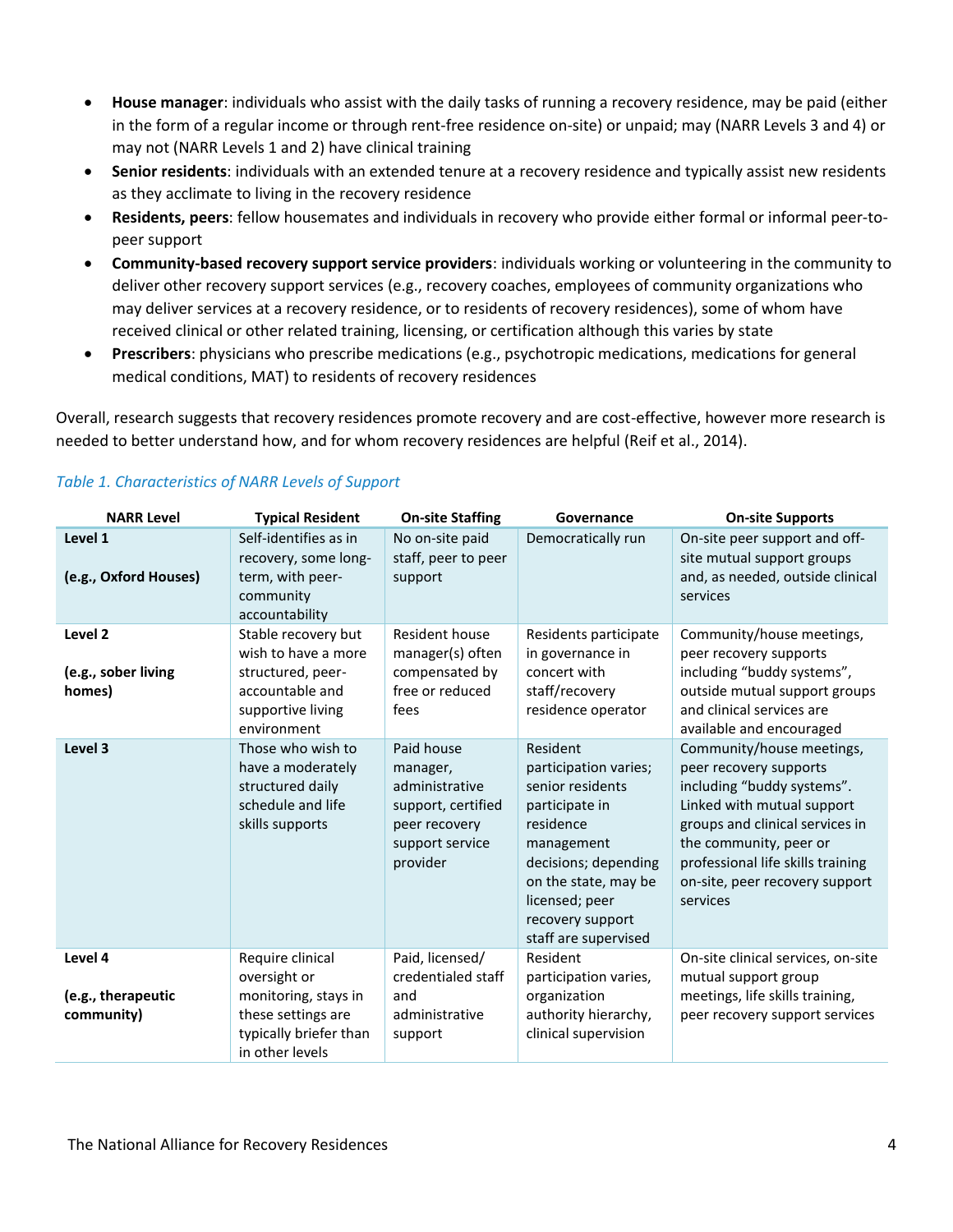**MAT-capable recovery residences** - MAT-capable recovery residences are recovery residences that are capable of adequately supporting one or more residents undergoing all forms of MAT while supporting the safety and recovery of other residents and peer staff who may not be undergoing MAT and/or who have had negative experiences on MAT. The distinction is in contrast to an RR that may begrudgingly accept an applicant on MAT under legal guidance or due to economic incentives. MAT-capable recovery residences can use a mixed population approach, meaning both individuals on MAT and those not on MAT are living in the same household, or a MAT-specific approach.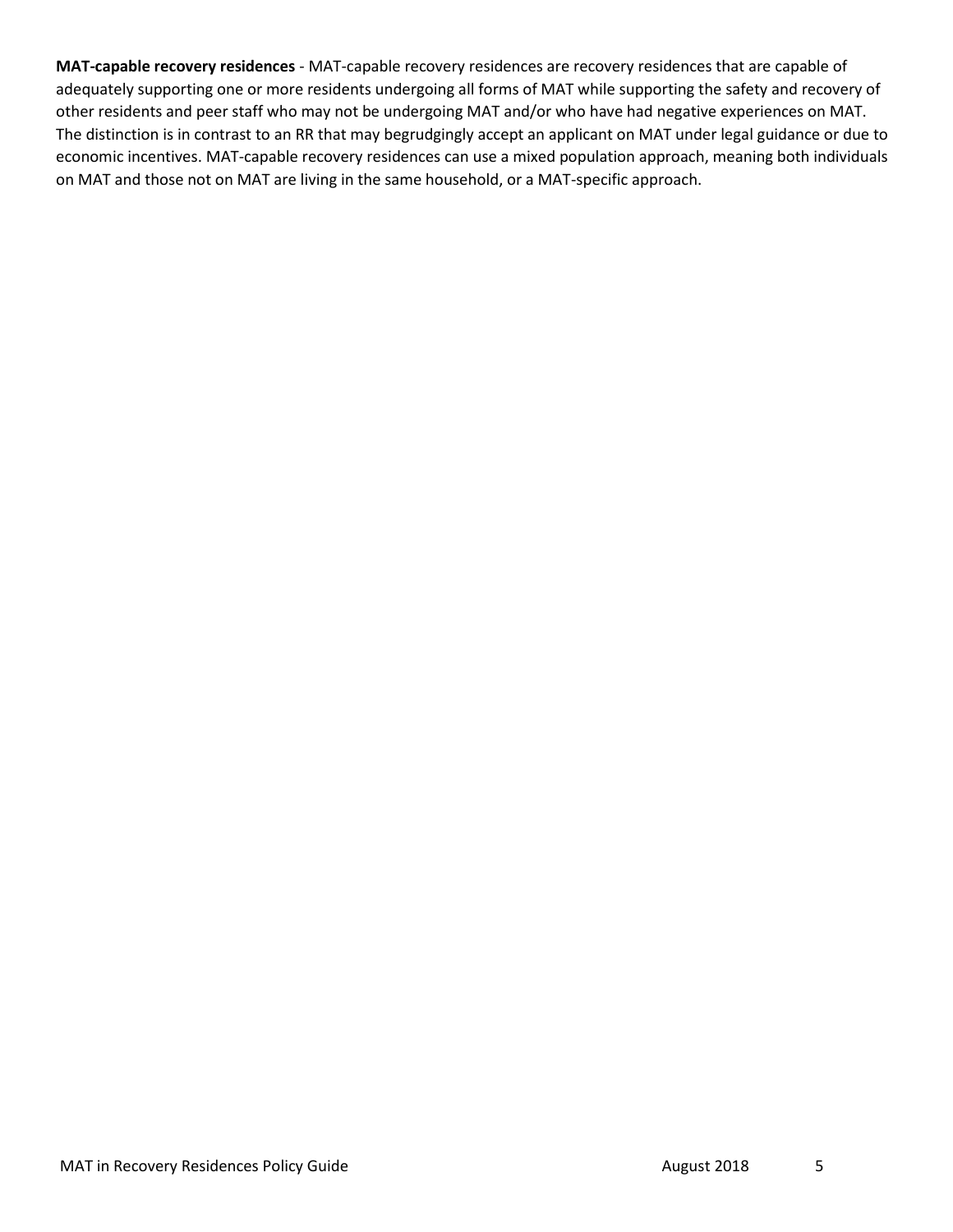# <span id="page-6-0"></span>**Background**

## <span id="page-6-1"></span>Evolving definitions of abstinence and recovery

Traditionally, abstinence was defined as the complete discontinuation of *any* psychoactive substance, including medications that might be used to treat substance use or psychiatric disorders. This definition of abstinence is the primary historical tenet of many mutual aid groups, including many recovery residences. In recent years the concept of what it means to be "abstinent" has evolved. In many cases nicotine products and caffeine are deemed acceptable despite having psychoactive properties. Additionally, as more effective and safe medications have become available to treat psychiatric disorders, the list of acceptable medications has grown. However, medications that could be habitforming or that have been used in active addiction largely remain prohibited or are frowned upon by many members of mutual aid groups and recovery residences.

What it means to be in recovery has also evolved. Historically, abstinence was the primary measure of whether an individual was in recovery. In 2007 the Betty Ford Center introduced a new definition of recovery: "a voluntarily maintained lifestyle characterized by sobriety, personal health, and citizenship" (Betty Ford, 2007). This definition explicitly identifies sobriety, as defined as "abstinence from alcohol and all other non-prescribed drugs", as essential to, but not the sole component of, recovery (Betty Ford Institute Consensus Panel, 2007). In 2012 SAMHSA further developed this definition to acknowledge the role of health, home, purpose, and community as dimensions of support for recovery (SAMHSA, 2012). Furthermore, the "multiple pathways" concept promotes the idea that recovery can be achieved in many different ways, whether that be through an abstinence-based approach as described above, a moderation approach wherein individuals reduce but do not discontinue use, a harm-reduction approach wherein measures are taken to reduce the harmful effects of substance use without requiring that one moderate or discontinue use, or the use of medications that block or minimize the psychoactive effects of opiates or alcohol on the brain.

For many individuals with an opioid use disorder (OUD), medications such as methadone, buprenorphine, or naltrexone are increasingly used as one pathway to recovery (se[e Key Terms](#page-3-0), "Medication-Assisted Treatment**"** for more

<span id="page-6-2"></span>

information on this recovery pathway). Medication-assisted treatment (MAT) has traditionally been excluded as a recovery support in many recovery residences given the tendency for operators to implement abstinence-based approaches that prohibit the use of psychoactive substances by residents. Recently, however, the concept of MAR "medication-assisted recovery" (the use of medications in combination with abstinence-based recovery) has emerged that blends progressive recovery goals and services, and potentially offers a bridge between the distinct philosophies of abstinence-based and medicationassisted approaches (White & Kurtz, 2005). Many individuals that are associated with mutual aid societies including many recovery residences have begun to transition toward MAR. This transition represents a significant shift in

philosophy for those that espoused approaches based on traditional abstinence definitions. It also represents a significant shift in philosophy for those who espoused medication-assisted treatment, who often focused primarily on the discontinuation of the substance for which medications were used without regard for other psychoactive substance use (licit or illicit) that may have co-occurred. [Figure 1](#page-6-2) illustrates this shift for both philosophies− i.e., in some cases abstinence-based approaches are moving toward allowing the use of medications, and in some cases medicationassisted approaches are moving toward the prohibition of all other psychoactive substances in addition to those that are targeted by the medication.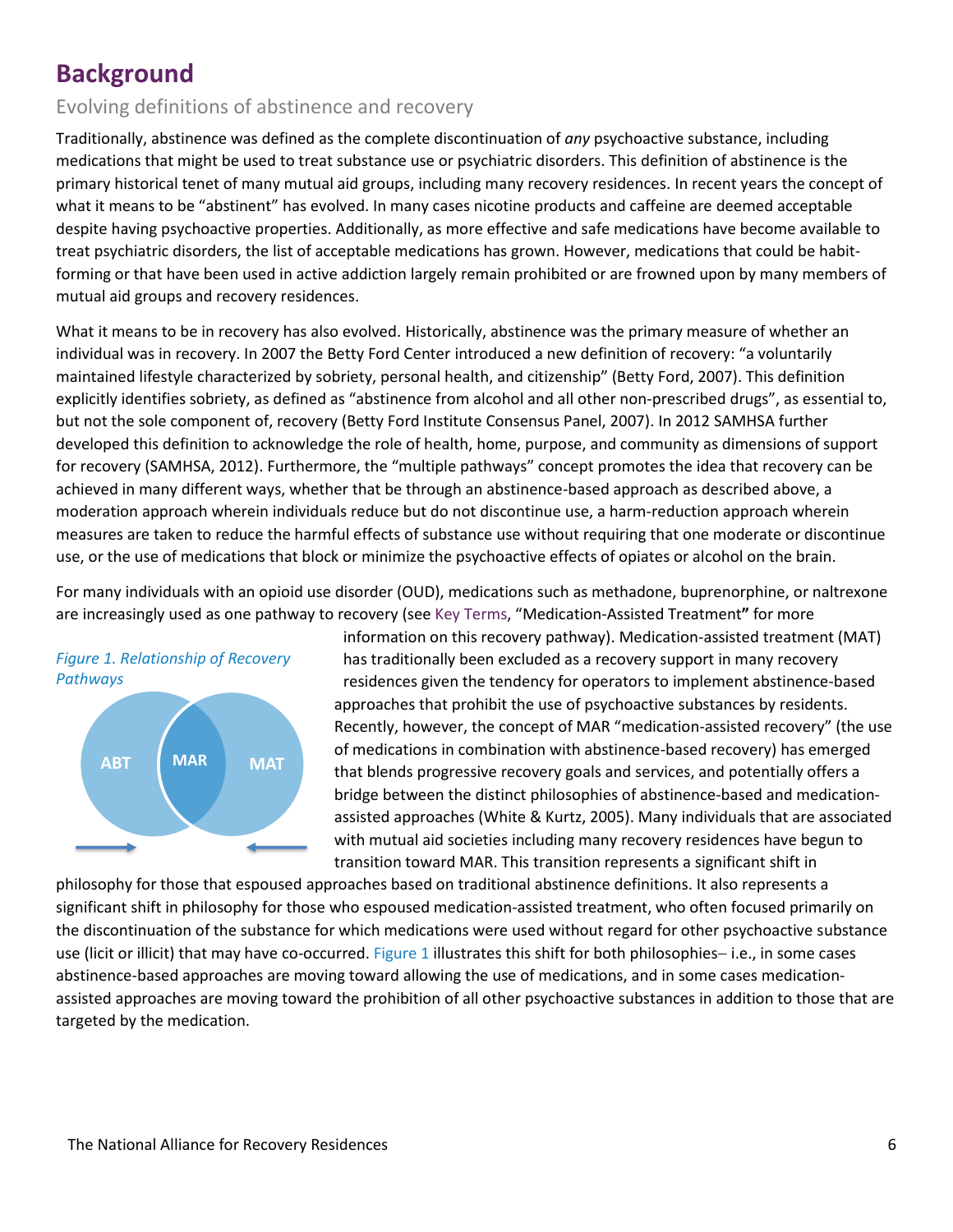## <span id="page-7-0"></span>Appropriate Placement within the Housing Support Continuum

The housing support continuum offers supportive living environments that range from harm-reduction housing to alcohol and drug-free living environments, such as recovery residences (see Key [Terms](#page-3-0), "Recovery Residences"). Harmreduction housing refers to environments wherein individuals are offered housing that is not contingent on a commitment to abstinence, akin to a moderation-based approach to recovery. "Alcohol and drug-free living environment" refers to recovery housing settings wherein resident tenure is contingent upon complete discontinuation of the use of alcohol and illicit drugs, or an abstinence-based approach.

Not everyone on MAT who are seeking housing support are looking for abstinence-based housing, and this is a key consideration when determining housing options. [Figure 1](#page-6-2) above depicts how individuals may or may not overlap across these categories. Individuals who are capable of thriving in an abstinence-based environment but do not wish to use medications are appropriate for abstinence-based recovery housing. This is the traditional recovery housing population. People who use MAT divide into two groups:

- 1. Those who desire and are capable of thriving in an abstinence-based environment (the MAR group)
- 2. Those who do not desire and are not capable of thriving in an abstinence-based environment (i.e. the MAT but not MAR group).

Whereas harm reduction housing approaches (e.g., Housing First) might be a better option for some undergoing MAT who do not wish to adhere to the requirements of recovery housing, individuals engaged in MAR are more likely to seek the abstinence-based, recovery-oriented focus and peer support of a recovery residence. To adequately support MAR, recovery residence providers will however need to adapt their abstinence-based perceptions, policies, and procedures, and gain a better understanding of available MAT medications. Even with these adaptations, some forms of MAT such as opioid replacement or opioid agonist therapy pose distinct risks and challenges when integrated into abstinence-based recovery housing (discussed below).

## <span id="page-7-1"></span>Civil Rights and Applicant Screening

Persons in recovery from substance use disorders meet the civil rights definition of "disabled" under the Americans with Disabilities Act (ADA) and the equivalent definition of "handicapped" under the Fair Housing Amendments Act (FHAA). Together these provide protection from discrimination for persons in recovery when accessing services and housing. Fair housing issues are not a new subject for recovery housing providers. Local government discrimination against recovering individuals in their access to the housing of their choice has been an unfortunate fact of life in many parts of the country for decades.

However, the same laws also govern aspects of an individual's access to services, not just to housing itself. Many recovery housing operators will not consider an applicant for residency who is taking certain prescribed medications, no matter how otherwise suitable and qualified the applicant may be. According to a recent decision, these blanket bans, usually called "categorical exclusions", are discriminatory under the ADA (U.S. Department of Justice, 2018).

Some see denying recovery housing access to an applicant on MAT as discriminatory based on their medication status. Many valid reasons justify why a given applicant, receiving MAT or not, is inappropriate for a given recovery residence. Categorical determinations are permitted to protect certain target populations. All recovery residences require residents to be in recovery from a substance use disorder, but a residence may be further restricted to serving men or women exclusively. Every residence has other admission criteria, which usually include willingness to comply with the residence's requirements, ability to engage in the activities of daily living, and compatibility with the rest of the resident household. A residence may deny residency based on eligibility requirements that are essential to the safety and welfare of the residents and maintenance of the recovery support environment. While an applicant prescribed MAT can be legally denied for these other reasons, categorical exclusions solely based on the MAT prescription violate provisions of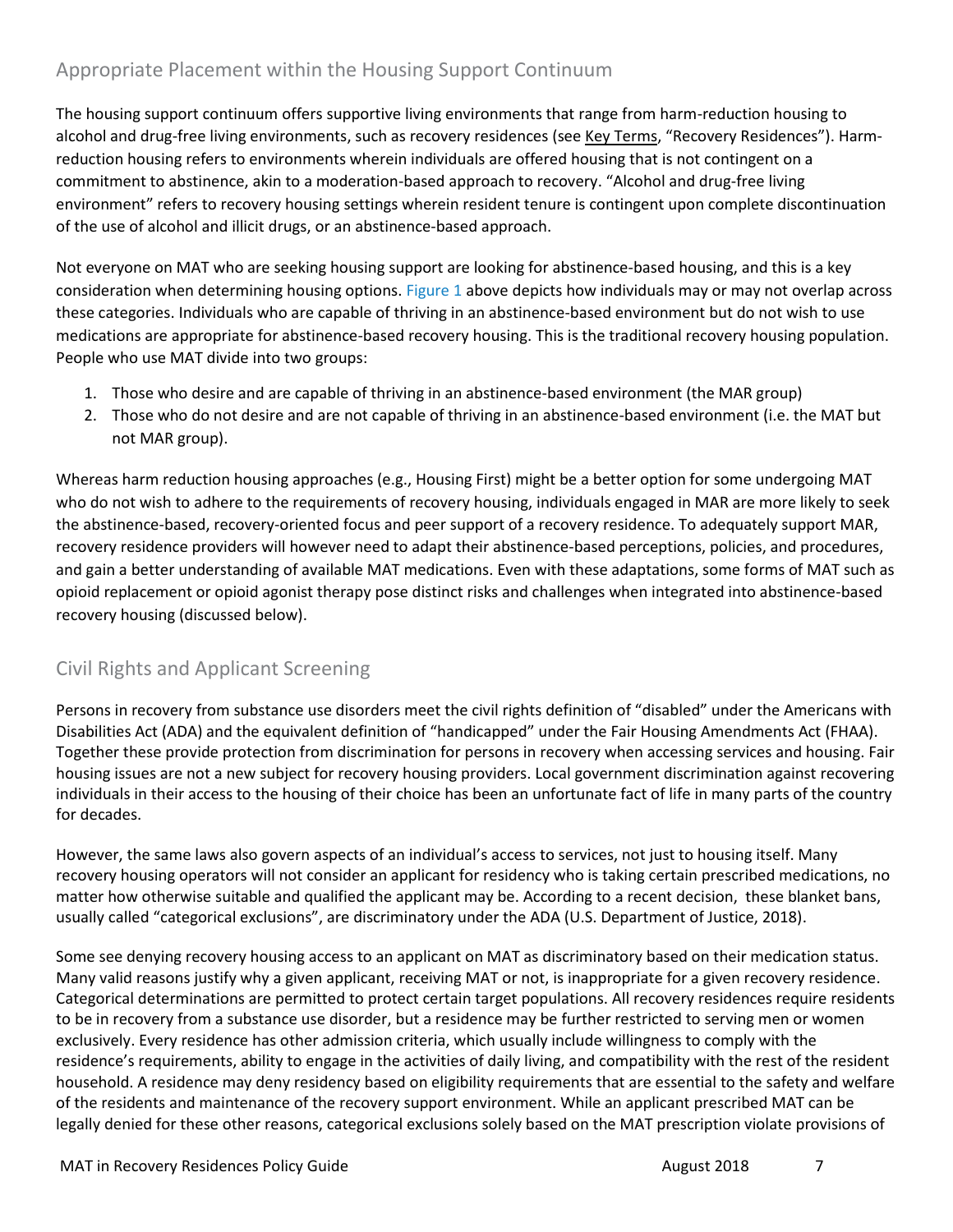the ADA. For more specific information on this topic consult "Know Your Rights: Rights for Individuals on MAT", a document published by SAMHSA that is availabl[e here](https://narronline.org/wp-content/uploads/2018/06/Know_Your_Rights_Brochure_0110.pdf) on the NARR website.

Policy makers should understand some of the challenges encountered by many residence providers and their staff in the screening and acceptance process. Many individuals screening applicants for recovery residences (and most individuals in Level 1 and Level 2 residences) are not trained clinicians. In all Level 1 residences and many other residences, residents themselves assist in determining the suitability of an applicant. Furthermore, no single assessment tool accurately predicts who is or is not a good fit for a recovery residence. This coupled with the variety of recovery residence cultures results in a great deal of variation in determining an applicant's suitability. This variation leads many to conclude that some form of discrimination must be involved. A discussion of additional challenges related to supporting residents on MAT can be found below in **[Feasibility Considerations.](#page-10-0)**

#### **NARR (2015) Position Statement addressing Medication-assisted Treatment**

- Medication-assisted treatment (MAT) is one of many viable recovery tools. Research shows MAT with other recovery support services improves engagement and outcomes.
- Recovery residence owners/operators cannot legally deny admission solely on the basis of an applicant's current use of physician-prescribed medications. See Know your rights: Rights for individuals on medication-assisted treatment (2009)
- Recovery residences may decline referrals of individuals who use certain medications because the recovery residence does not provide pertinent staff or services. In those cases, referrals should be made to available alternatives.
- Consistent with a recently-approved NARR standard, recovery residences are required to maintain a supply of naloxone and ensure staff are trained periodically in overdose reversal procedures.
- Based on the NARR Standard, certified recovery residences maintain accommodations for residents that are consistent with the residence population. See Item #25, [The NARR Standard \(2015, revised 2017\).](https://narronline.org/wp-content/uploads/2017/10/NARR_Standard_V2_rev_07-10-2017.pdf)

## <span id="page-8-0"></span>Limited Recovery Residence System Capacity and Underutilization

Currently there is no comprehensive capacity assessment of the supply of and demand for recovery residences broadly, or of those that are MAT-capable. Anecdotal reports suggest, however, that the current supply does not meet the demand for recovery housing generally, or the demand for MAT-capable recovery housing. Without an adequate supply of this recovery support service, individuals with OUDs will not have the freedom to choose the recovery pathway that is best for them. Self-determination and self-direction are the foundations of recovery as individuals define their life goals and design unique combinations of paths towards those goals. Recovery residences reflect the culture of the local recovery communities that support them, which historically have been predominantly abstinence-based 12-Step and faith-based communities (Majer et al., 2018). Therefore, individual choice is based on a complex mixture of cultural values, socioeconomic status, psychological and behavioral needs, constrained choices, and resilience.

The US Department of Housing and Urban Development advocates for housing choice and identifies recovery housing as an important option for persons who choose abstinence-based recovery (US Department of Housing and Urban Development, 2015). True choice must include the ability for individuals to afford the supports they desire to receive. Unlike other types of recovery support services that are supported through state block grants (e.g., recovery coaches, recovery centers), most recovery residences are not eligible for these funding streams and thus are self-financed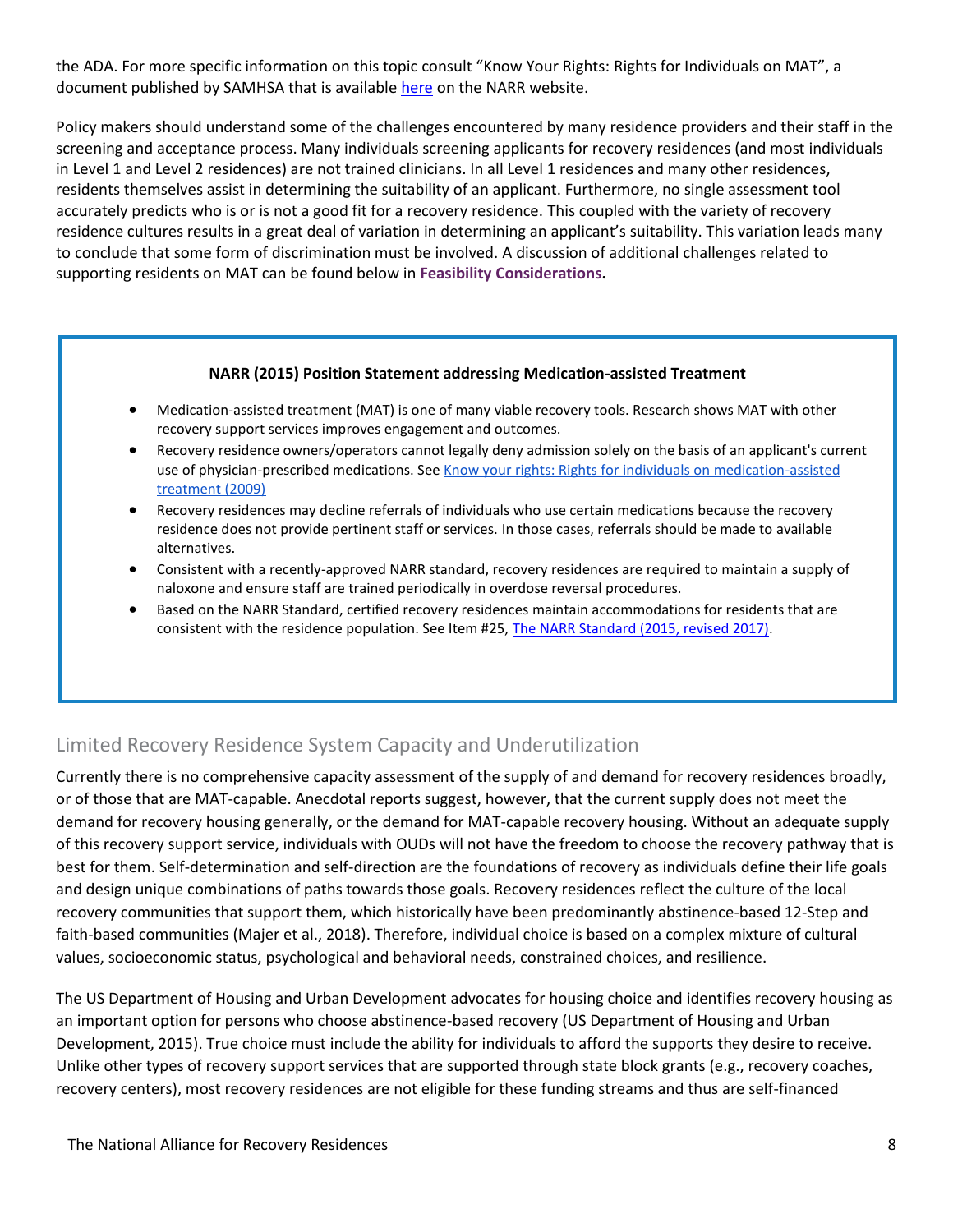through resident fees and charitable donations. This makes it challenging for operators to sustain substantial improvements to physical structures or to provide additional supports on-site. In some cases, the very nature of the setting may inhibit effective support. For example, resident fees for the vast majority of sober homes in the country require that residents be employed, and operators must strike a balance between what supports they can afford based on the income they receive from resident fees.

Some state and local governments have instituted financial assistance for recovery residences. For example, over the last 20 years the City of Philadelphia has funded a small number of recovery residences that meet certain operational requirements. The State of Ohio allocated \$20 million over two years of general revenue funding toward recovery housing capital costs, plus \$5 million toward operating costs. Ohio also allocated 21<sup>st</sup> Century Cures Act funding toward recovery housing that has the capacity to support residents on MAT. Texas provides funding to the Oxford House organization to increase the number of outreach workers and to deliver MAT workforce development training. Missouri directed a small portion of their State Targeted Response Grant (STR) funding to help finance recovery housing that is both NARR certified and deemed to be "MAT-friendly" via an operator survey.

While the need for MAT-capable recovery housing grows, few resources have been invested in codifying best practices for a MAR approach. The number of recovery residences that have the capacity *and competence* to offer individuals on MAT the supports that are often necessary for their success is unknown.

### <span id="page-9-0"></span>Research Gaps

Research evidence has established MAT as an evidence-based approach to treating OUD. While the research field acknowledges the growing evidence base for recovery residences, more research is needed to establish how and for whom recovery residences are helpful. Furthermore, there is little research on the intersection of MAT and RRs. Federal and state policies that require existing abstinence-based recovery housing to integrate persons on opioid replacement therapy are not based on research or the application of integrated evidence-based practices. Emerging research suggests that individuals on MAT often voluntarily discontinue their medication upon moving into recovery homes (Majer et al., 2018). Moreover, no known studies have evaluated the effect of a new resident using MAT on roommates or housemates who have chosen to not be on MAT, especially the effect on those who were addicted to MAT drugs and/or who previously diverted their medications. Anecdotal reports by recovery housing providers who have new residents on Vivitrol and others whose residents are titrating off Suboxone as part of a detox protocol are mixed with some reporting success, while others report challenges and compelling concerns about mixing MAT and non-MAT residents in the same recovery home.

#### *Implementation Success Story* **Missouri and the Missouri Coalition of Recovery Support Providers**

The Missouri Department of Mental Health, Division of Alcohol and Drug Abuse recently began offering financial support for NARR-certified recovery residences using State Targeted Response to the Opiate Crisis funding. Eligibility for the funding is based on a SSA-developed survey inquiring as to degree to which operators support residents on MAT. Operators whose responses indicate that they are not supportive of individuals on MAT do not qualify for funding.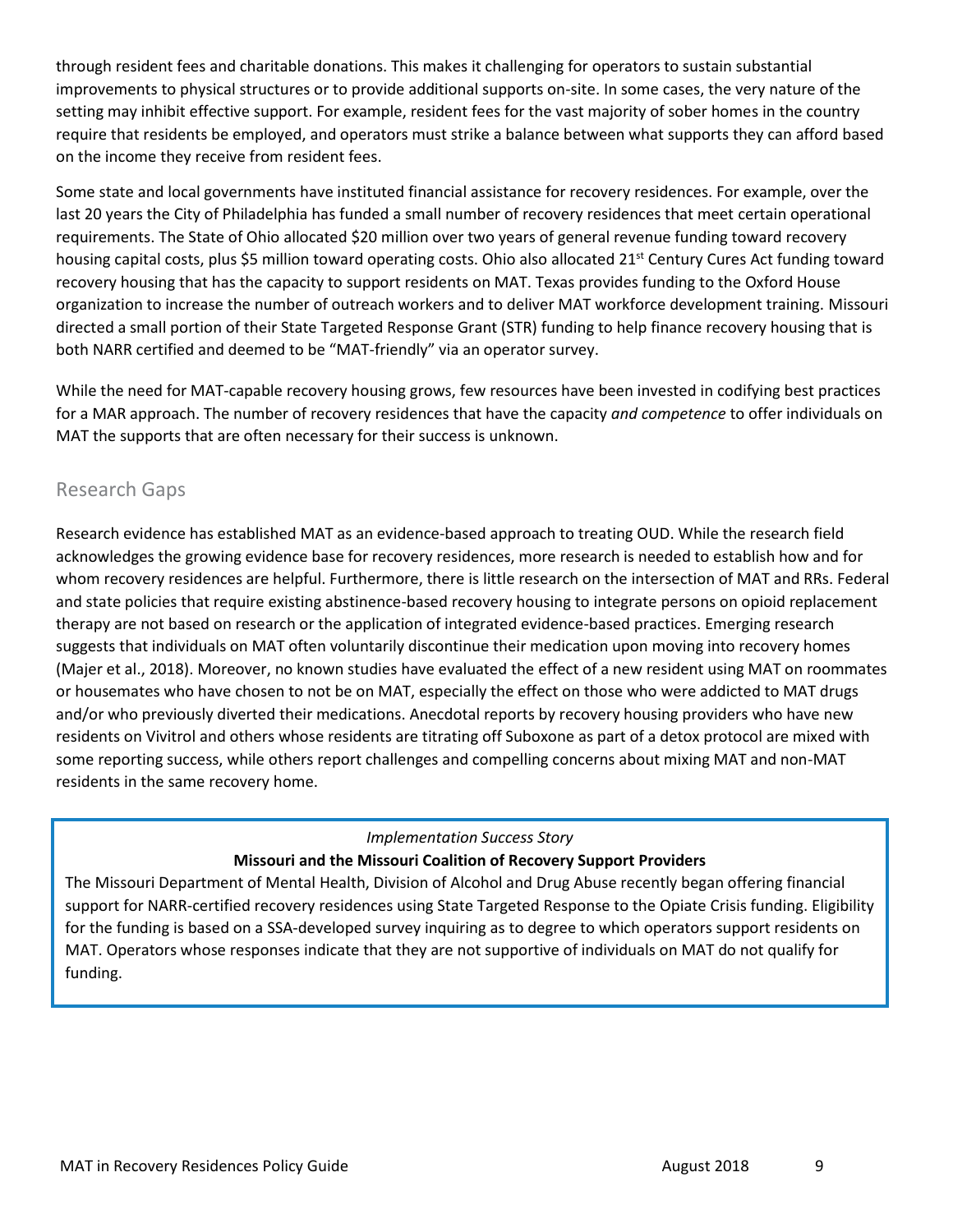# <span id="page-10-0"></span>**Feasibility Considerations**

## <span id="page-10-1"></span>Capacity for On-site Oversight and Support

Today, recovery housing operators are beginning to develop protocols for supporting residents who may be on MAT. This represents a significant shift in previous operating procedures that may have been inadequate or inappropriate for assisting this population. Often this transition occurs through a process that includes self-reflection and education on MAT in discussions among staff, residents, and MAT recovery community stakeholders.

Just as there is not one singular pathway to recovery, different types of recovery residences are appropriate for different people. Each type of recovery residence has unique characteristics that affect its ability to support individuals with varying degrees of symptom severity or need for support. For example, NARR Level 1 democratically elects peer officers, e.g., House President and Treasurer, while NARR Levels 3 and 4 utilize credentialed and supervised staff. Similarly, while

*"I would also add peers that had experience with MAT because I think we hire these peers and case managers because of their personal experience… I would definitely ramp up on the peers who have the same experience as the population we're trying to serve."* 

*-- Recovery Residence Operator*

NARR Level 3 offers staff-delivered supportive services (e.g., recovery coaching, transportation or medication supervision) and life skills development (e.g., job readiness, budgeting or parenting classes), NARR Level 2 encourages residents to participate in off-site mutual support groups or engage in off-site clinical services when appropriate. Individuals with OUDs who wish to utilize MAT while residing in a recovery residence may require degrees of oversight and support that differ from an individual who is not utilizing MAT. Managing this population in a recovery residence may in and of itself bring added financial and logistic challenges. For example:

- **Staff capacity to monitor medications**: "*If I had the staffing to watch every guy take his medication every day I*  wouldn't have any problems with any of it, personally, but I don't have that kind of staffing. I'm a very small *operation there's just two of us here, on the weekends it's just one guy.*"
- **Concern for the safety of residents and staff**: "*I think we're on the right track, I'm very supportive of medication assisted treatment in any form if it helps somebody, it just comes down to the day to day, how do we handle it so we don't have a drug that can give a high to some people floating around the house and people misusing it.*"
- **Access to naloxone**: "*In some places it is cost-prohibitive [to obtain naloxone], there is no state distributor readily available, it's very hard to get, and when we do get it, it is in a needle form and really our residences need either the Evzio with the box that has the tutorial in it or the Narcan spray...*"

To a certain extent all levels are capable of assessing medication compliance via regular, random drug testing. For example, point-of-care tests are available that differentiate buprenorphine and methadone from other opioids. [Table 2](#page-10-2) provides a brief description of the staffing capacity of each NARR level to address the needs of individuals on MAT onsite:

| <b>NARR Level</b> | <b>Provision of On-site Monitoring</b>                                                                                                                                             |
|-------------------|------------------------------------------------------------------------------------------------------------------------------------------------------------------------------------|
| Level 1           | No on-site paid staff, peer-support is available during non-working hours as most residents are<br>employed and away from the residence during the day                             |
|                   | <b>Level 2</b> Few, if any, paid staff to provide the oversight necessary for some individuals taking MAT medications<br>on-site                                                   |
|                   | Level 3   Paid staff and an organizational structure that can facilitate appropriate oversight for individuals using<br>some forms of MAT and/or who are in early recovery via MAT |
| Level 4           | Staffing levels that can easily provide the appropriate oversight for individuals newly on MAT                                                                                     |

#### <span id="page-10-2"></span>*Table 2. NARR Levels and Provision of On-site Monitoring*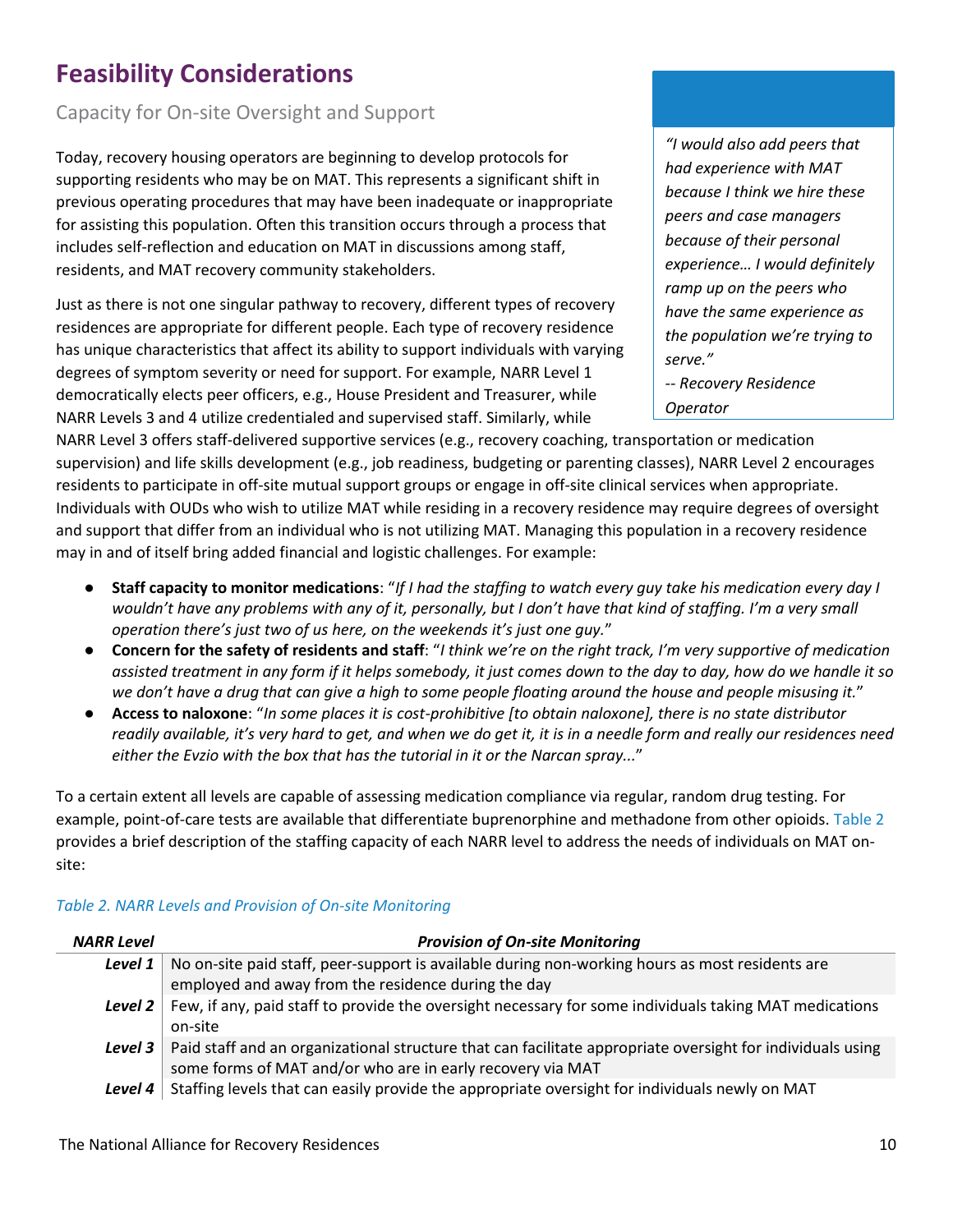## <span id="page-11-0"></span>Medication Diversion

Full and partial agonist medications are particularly prone to diversion due to their mechanism of action in the brain (Maxwell & McCance‐Katz, 2010). Diversion in this case refers to the illicit misuse of pharmacotherapy prescribed by a licensed provider for the treatment of an OUD. This is a growing concern and is evidenced by the increase in emergency room visits due to misuse of buprenorphine (Crane, 2015). In addition to their psychoactive properties (Bazazi, Yokell, Fu, Rich, & Zaller, 2011), other reasons for diversion include difficulty legally accessing these medications (Fox, Chamberlain, Sohler, Frost, & Cunningham, 2015) and the potential to be a source of income (Lofwall & Walsh, 2014).

In a recovery residence, diversion, dependence, and the addictive qualities of full or partial-agonist medications are a serious concern. When misuse of these medications occurs the residents' and staff's sense of safety and community are at risk. SAMHSA (2018) guidelines suggest that the diversion risk is lower when administered in settings where direct observation of medications occurs. For many recovery residences, however, monitored administration of these medications presents a challenge given existing staffing characteristics.

## <span id="page-11-1"></span>Resident Privacy Policies

Another consideration when developing MAT-capable recovery housing regulation is the challenge this presents for resident privacy. Preventing and managing potential diversion of medications may require sharing personal information among the residents who are accountable to one another. While 42 CFR and the Health Insurance Portability and Accountability Act (HIPAA) do not apply to recovery residences that do not provide treatment (except under specific circumstances, e.g., requirements of external funders), there is an expectation that resident medical records be kept private by residence operators. The NARR Standard requires protections of resident privacy through "policies and procedures that keep resident's records secure, with access limited to authorized staff", and "policies and procedures that comply with applicable confidentiality laws." Residents may authorize service providers or other persons to receive their protected information via a delimited "consent to release information" form that is signed, witnessed, and stored in the resident's individual file.

*Implementation Success Story*

#### **Central City Concern, Portland, OR**

The housing program has evolved to support of residents on MAT across the care continuum. While CCC had years of experience with their supportive housing residents using methadone, recently integrating with a federallyqualified health center (FQHC) enabled them to offer buprenorphine to outpatient clients. FQHC prescribers observed that many clients in this population were also in need of housing support. This led to the development and implementation of a protocol wherein individuals in OP and receiving buprenorphine could also receive transitional housing support.

## <span id="page-11-2"></span>Working with Prescribers

Coordinated information sharing with prescribers is essential to the success of residents on MAT. While MAT-capable recovery residence operators value building relationships with their residents' prescribers, many physicians feel unprepared to support the needs of this population (Keller et al., 2012; Wakeman, Baggett, Pham-Kanter, & Campbell, 2013). Continued education regarding the management of patients on MAT is vital for primary care physicians and recovery residence staff, alike. As one recovery housing operator stated, "*not all prescribers want to be in dialogue with*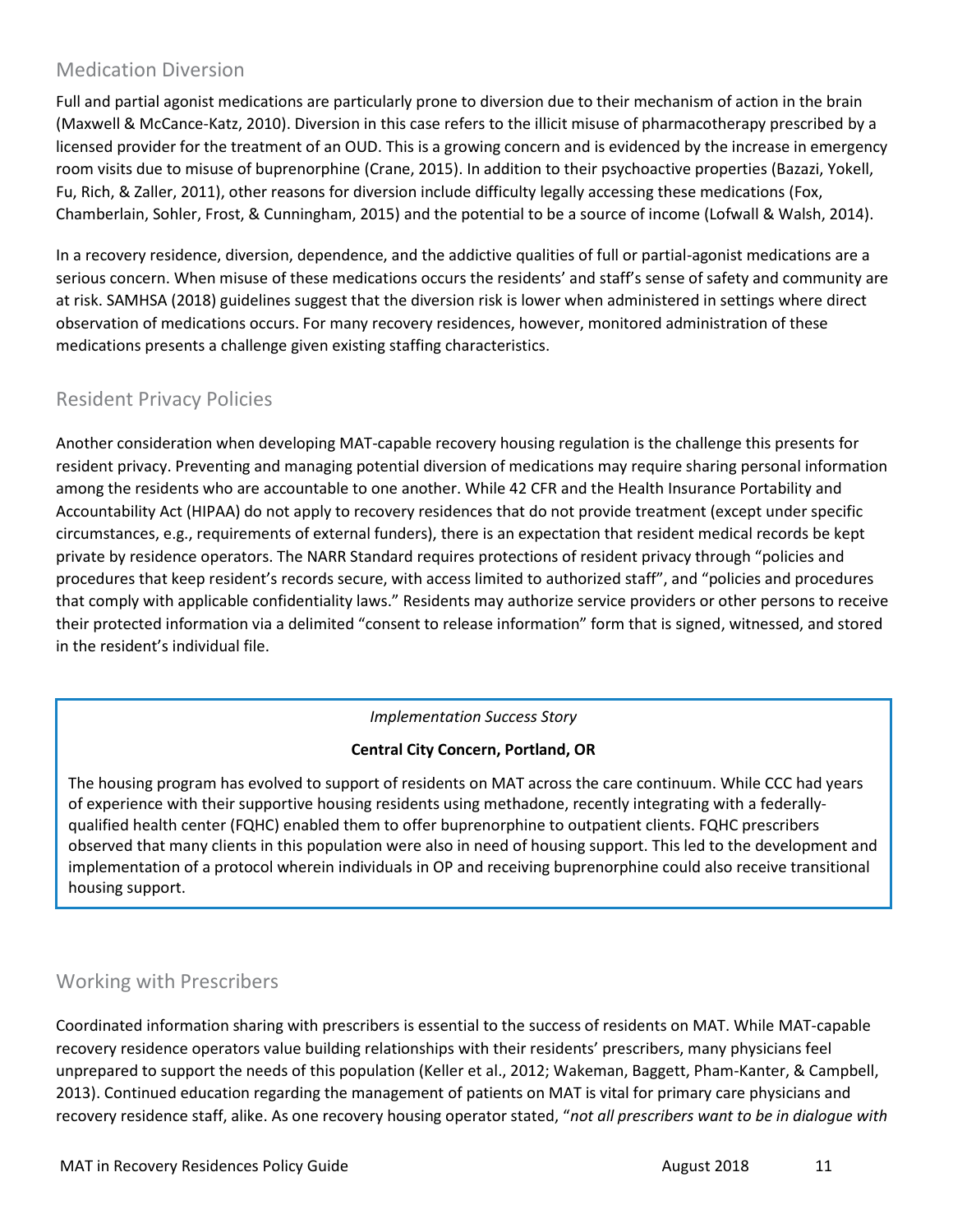*us… our hope is that the longer we're doing this the more they see us as partners*…". This relationship is especially important because of the challenges of establishing appropriate doses and protecting against diversion or drug-seeking behavior: "*We want to make sure that the person's not going in and just saying 'I think I need more meds', that it's a conversation with staff and their prescriber and that everyone's kind of on the same page*"; "*there is a role for sharing information with the resident and the provider about the behavioral signs of whether or not dosage is adequate or appropriate."* It is also important for prescribers to understand the impact of certain medications and medication interactions on their patients' recovery.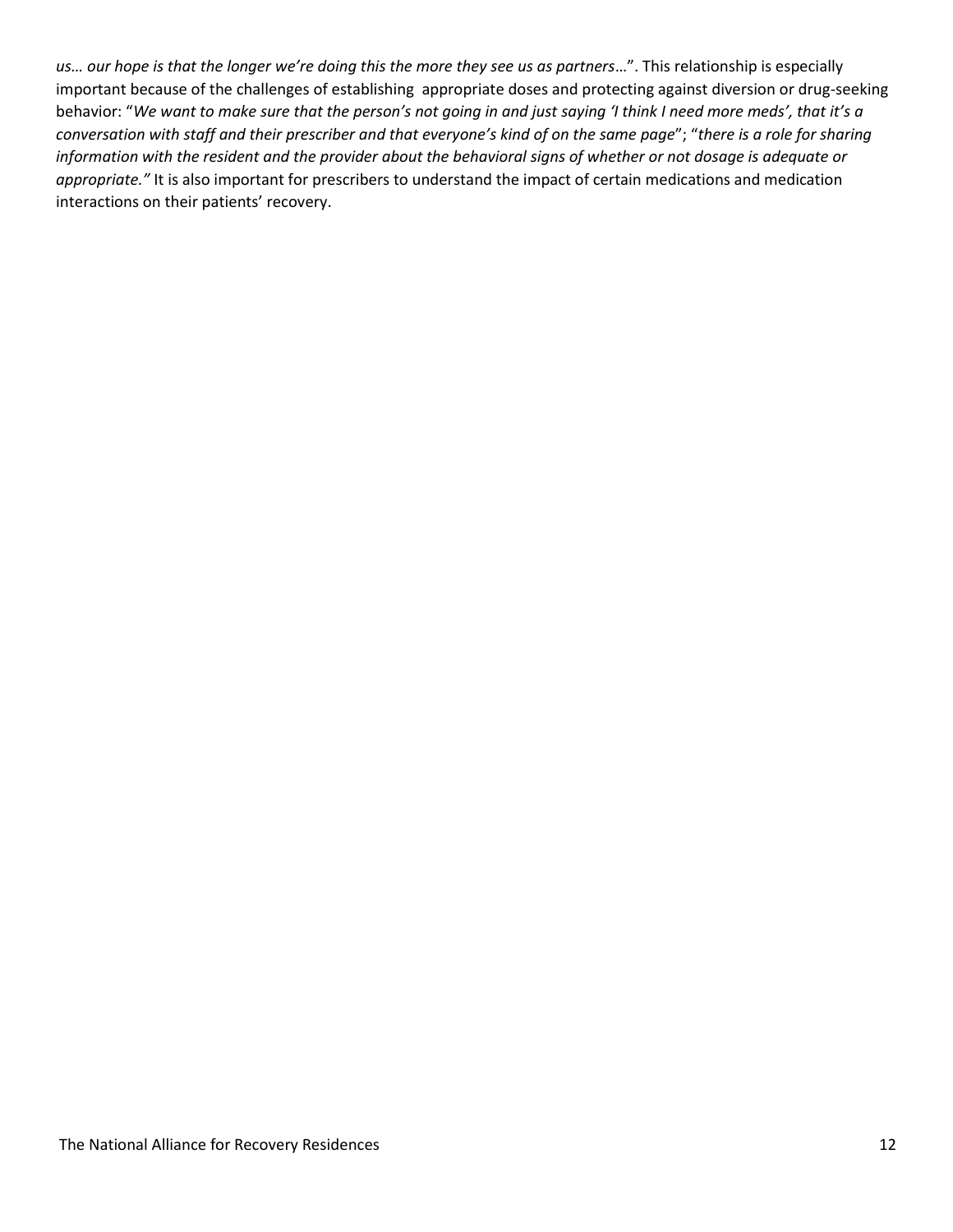# <span id="page-13-0"></span>**Recommendations**

## <span id="page-13-1"></span>Assessing Recovery Housing Capacity and Capability

The number of individuals in the United States that use and/or could benefit from recovery housing, including those who also receive MAT, is unknown. Therefore, assessing the current recovery housing capacity and quality is essential to developing and implementing successful policies that support ongoing quality and outcome improvement. States should support resources that assist systems responsible for referring individuals to recovery housing to understand what recovery residence are, and the circumstances under which an individual is or is not a good fit for such a setting.

**Recommendation:** *Conduct and publish the results of environmental scans of recovery housing capacity at the state level, including assessments of:*

- *the capacity of certified and non-certified recovery housing,*
- *the characteristics of currently served populations including individuals that are currently served overall, and those on MAT,*
- *geographical distribution, costs and accessibility*
- *the quality of recovery housing options*

**Recommendation:** *Compile a comprehensive database (?) that describes all of the available housing supports, and provides details on the abstinence culture and requirements for engaging with associated recovery supports as well as other pertinent information for potential referees to make informed decisions.*

**Recommendation:** *Improve the capability for conducting recovery capital assessments to assist clinicians and peer recovery support service providers along with research on matching services, including recovery housing and individual supports, on an individual basis including MAT.*

➢ Examples of assessment tools: the Assessment of Recovery Capital scale (Groshkova, Best, & White, 2013), its ten-question variant the BARC-10 (Vilsaint et al., 2017), or the Substance Use Recovery Evaluator (SURE) (Neale et al., 2016).

**Recommendation:** *Fund efforts to measure self-assessed, strengths-based recovery processes that short- and longterm comparisons of MAT and non-MAT outcomes, using previously-validated measures that focus on recovery capital and WHO Quality of Life metrics***.**

**Recommendation:** *Develop recovery housing tools for assessing suitability for recovery housing that help answer efficiency, effectiveness and matching questions such as: "Is recovery housing right for me?", and "What type of recovery housing setting is right for me?", and "Where is an appropriate bed available?"*

 $\triangleright$  For example, Rhode Island's "942-Stop" hotline enables callers to speak with clinicians who can assess the individual's clinical and non-clinical support needs, including whether recovery housing is appropriate.

## <span id="page-13-2"></span>Expanding Recovery Housing Capacity and Capability

Offering choice is crucial. Relatively few dollars have been allocated towards recovery housing expansion. Funding the development of new MAT recovery housing can parallel incentives for existing abstinence-based recovery housing stock to become MAT capable. Additionally, recovery residences that support residents on MAT are met with upfront costs (e.g., lock boxes, safes, transportation to/from MAT providers) that can be prohibitive for smaller operators. Similarly, the rising cost of naloxone may also prove to be prohibitive particularly for smaller operators.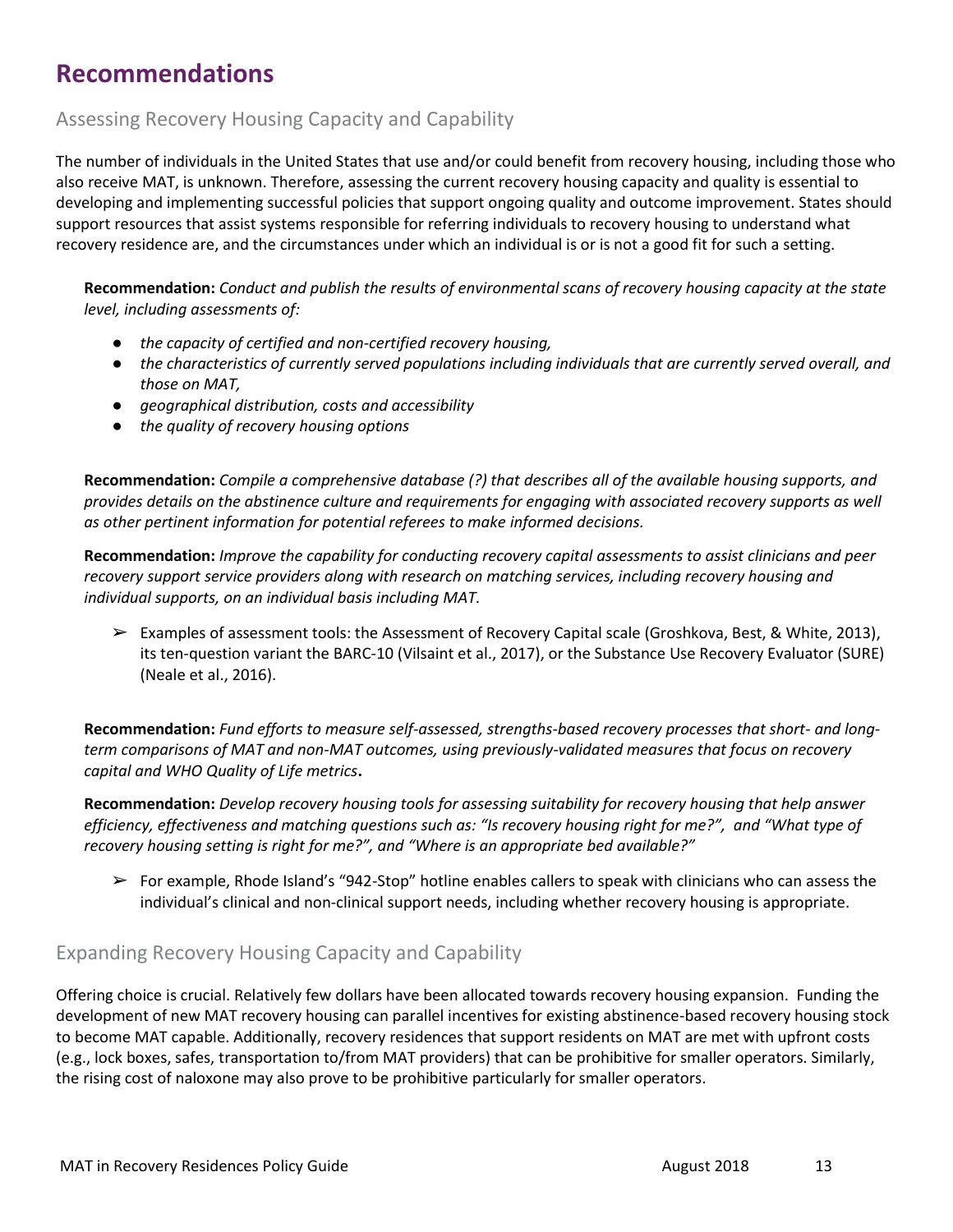**Recommendation:** *Fund pilot programs for the development of recovery residences that are supportive of residents on MAT, either that are of mixed population or MAT-specific.* 

**Recommendation:** *Assist existing recovery housing operators with the upfront costs related to increasing their capability for supporting residents on MAT*

**Recommendation:** *Assess both the willingness and capability of recovery housing stock to support residents on MAT.*

 $\triangleright$  For example, the Missouri Department of Mental Health developed a survey assessing willingness to support individuals on MAT that is administered to all recovery housing operators applying for state funding. Beyond attitudes a survey should be developed which accurately accounts for the competencies needed to support individuals on MAT in a recovery housing setting.

**Recommendation:** *Increase access to affordable naloxone and training in overdose prevention for residents and operators.*

**Recommendation:** *Expand MAR housing vouchers to NARR Level 3 recovery residences in addition to what may already be available for Levels I and II given their suitability* for MAT participants who are new to recovery or who have less recovery capital

**Recommendation**: *Fund NARR Affiliates to 1) help place/link consumers in/with recovery residences that are supportive of persons undergoing MAT 2) certify recovery residences that meet best practices including those who have demonstrated proficiency are supporting person on MAT 3) maintain a grievance process to promote consumer rights and 4) act as liaison between MAT prescribers and recovery residence providers*.

**Recommendation**: *Education and tools around screening applicants in accordance with fair housing and ADA; including guidance around reasonable accommodations process*.

#### <span id="page-14-0"></span>Education and Workforce Development

The current workforce (see [Key Terms](#page-3-0), "*Recovery Residences*" for more detail on who comprises the recovery residence workforce) is insufficient and lacks proficiencies needed to meet the needs of individuals on MAT who wish to use recovery housing. Even if an operator is willing, they may not be equipped with the strategies and resources needed to support individuals on MAT, and many prescribers do not feel equipped to support this population. Therefore, it is critical to increase both the willingness of operators as well as their capability for supporting residents on MAT. Furthermore, prescribers and clinicians lack necessary processes and tools that would facilitate partnerships to coordinate resources. Facilitating training and cross-system dialogue will improve this coordination.

**Recommendation:** *Engage with NARR Affiliates and recovery housing operators and offer opportunities for learning about MAT, the benefits, challenges and best practices and their capability for supporting residents on MAT.*

**Recommendation:** *Develop and deliver curricula to promote the transition from MAT-ambivalent to MATcapable*

 $\triangleright$  For example, recovery housing endorsements for Managers, Supervisors, Coaches, MAT specialists, etc.

**Recommendation:** *Develop and deliver training/toolkit for operators, providers/prescribers in best practices for recovery housing operation generally, and for MAT resident support specifically*

**Recommendation:** *Develop and disseminate a Housing Choice resource for consumers and advocates to understand various housing options and how to assess which one is the best fit*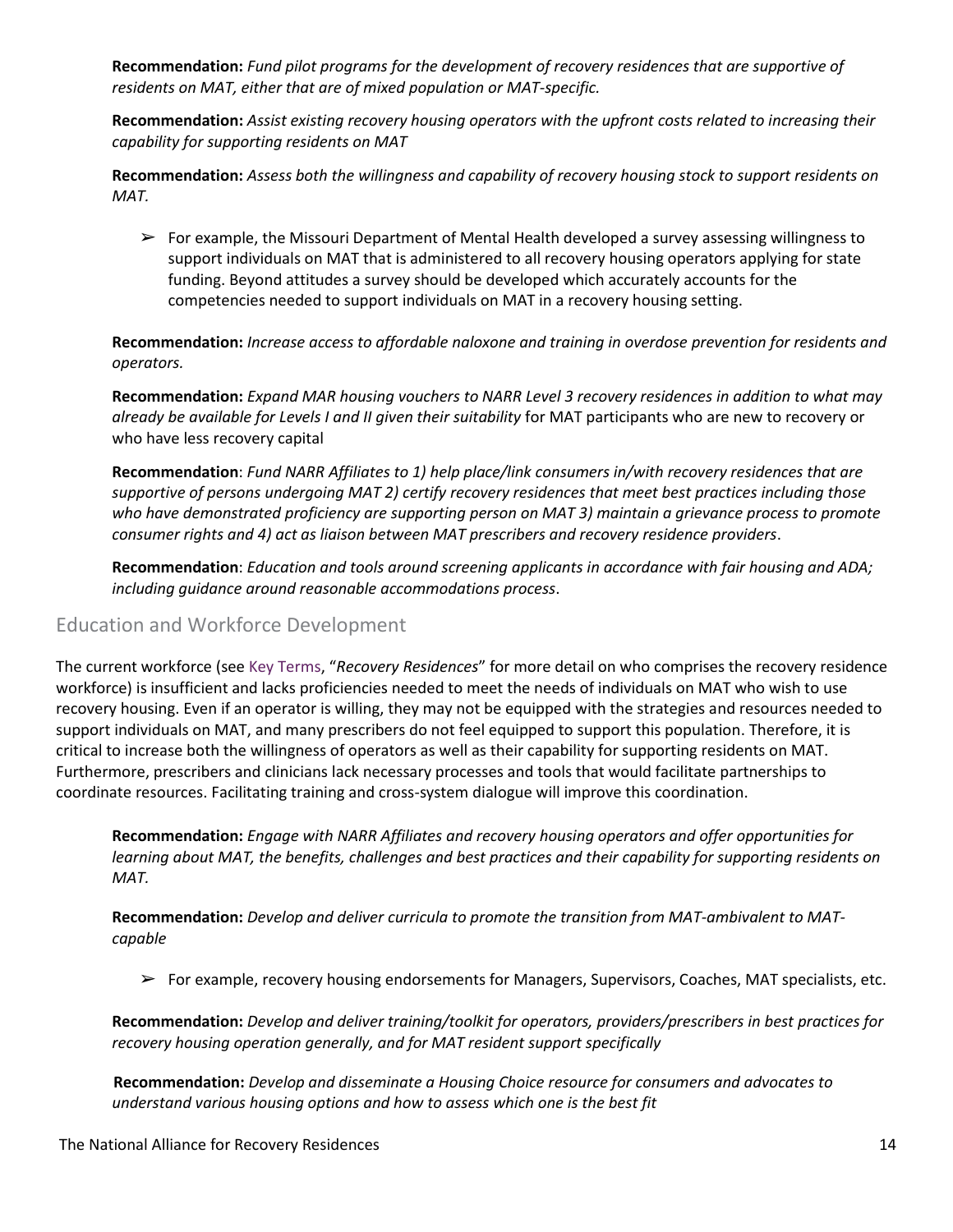**Recommendation:** *Incentivize collaboration and shared learning between MAT prescribers and recovery residences providers and individuals with lived experience*

### <span id="page-15-0"></span>Recovery Housing Research and Evaluation

The evidence base for recovery residences is promising but limited. Additional research is needed to better understand whether, how, and for whom recovery residences are effective, including for individuals on MAT. Existing policies and practices should be evaluated for the purposes of identifying best practices.

**Recommendation:** *Fund research that examines recovery housing outcomes generally, and comparative outcomes based on individual characteristics of residents and recovery housing characteristics*

 $\triangleright$  For example, Texas is using SOR dollars to fund and evaluate outcomes in a small number of pilot houses

<span id="page-15-1"></span>**Recommendation:** *Evaluate policies and practices that support residents on MAT to identify and disseminate best practices*

## **Conclusion**

Due to their philosophical roots in abstinence-based recovery, recovery residences historically have prohibited the use of psychoactive substances on-site including medications for OUDs. Recent changes in this philosophy both for abstinence-based and medication-assisted approaches are promising, opening the door to recovery housing for individuals using MAT. Engaging with operators and increasing financial and other support is crucial for the continued development of MAT-capable recovery houses. More information is needed to better understand the supply and demand for such an option. Additionally, workforce development opportunities for both operators and prescribers will enhance capacity across systems to address the needs of individuals on MAT who also seek recovery housing support. States are encouraged to implement the recommendations outlined in this policy brief, all of which are aimed at improving patient choice for this vital recovery support.

## Acknowledgements

This product was supported in part by requisition number SAM200916 from the Substance Abuse and Mental Health Services Administration (SAMHSA). The content of this publication does not necessarily reflect the views or polices of SAMHSA or the U.S. Department of Health and Human Services (HHS). The authors would like to express their gratitude to Matthew Clune at SAMHSA for his guidance and support, and Sharon Amatetti at SAMHSA for providing comments and feedback on an earlier draft. Numerous recovery residence operators offered their expertise and insights on this topic including participants of the 2017 NARR Best Practices Summit in Chicago, as well as Beth Fisher-Sanders, Sharon Fitzgerald, Ron Luce, Joe McNally, and Alan Muia. Representatives of key stakeholder groups also lent their expertise: William White and Jackson Longan, as well as representatives of state agencies including Ray Caesar (OK), Alexandra Duello (MO), Linda Mahoney (RI), Jenna Neasbitt (TX), Cassandra Price (GA), and Mark Shields (MO).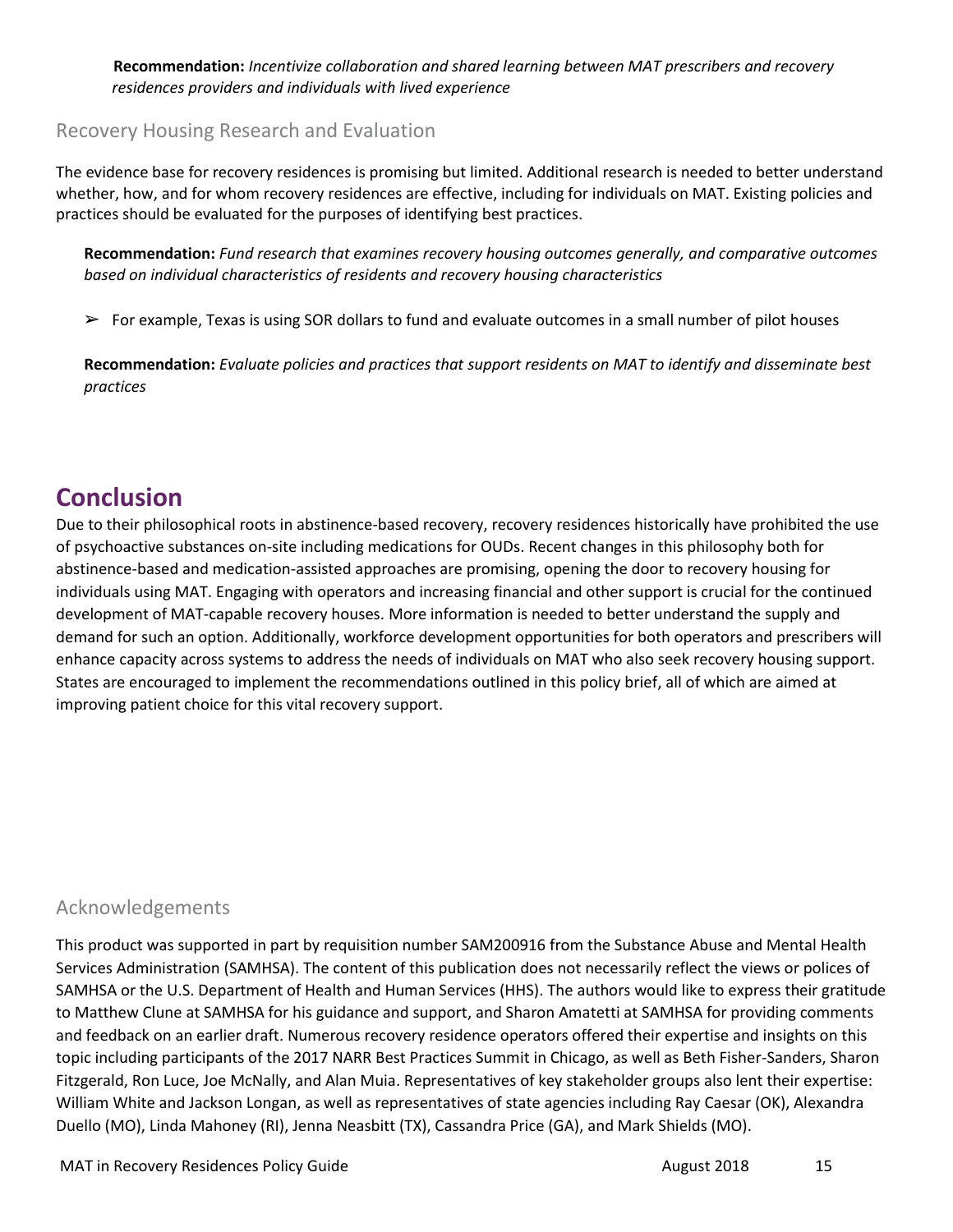## **References**

- <span id="page-16-0"></span>Bazazi, A. R., Yokell, M., Fu, J. J., Rich, J. D., & Zaller, N. D. (2011). Illicit use of buprenorphine/naloxone among injecting and noninjecting opioid users. *Journal of Addiction Medicine, 5*(3), 175.
- Betty Ford Institute Consensus Panel. (2007). What is recovery? A working definition from the Betty Ford Institute. *Journal of substance abuse treatment, 33*(3), 221.
- Borkman, T. (1982). *A social-experiential model in programs for alcoholism recovery: A research report on a new treatment design*: US Department of Health and Human Services, Public Health Service, Alcohol, Drug Abuse, and Mental Health Administration, National Institute on Alcohol Abuse and Alcoholism.
- Borkman, T., Kaskutas, L. A., Room, J., Bryan, K., & Barrows, D. (1998). An historical and developmental analysis of social model programs. *Journal of substance abuse treatment, 15*(1), 7-17.
- Cloud, W., & Granfield, R. (2001). Natural recovery from substance dependency: Lessons for treatment providers. *Journal of Social Work Practice in the Addictions, 1*(1), 83-104.
- Cloud, W., & Granfield, R. (2008). Conceptualizing recovery capital: Expansion of a theoretical construct. *Substance use & misuse, 43*(12-13), 1971-1986.
- Crane, E. (2015). The CBHSQ report: emergency department visits involving narcotic pain relievers. *Substance Abuse and Mental Health Services Administration, Center for Behavioral Health Statistics and Quality: Rockville, MD*.
- Fox, A. D., Chamberlain, A., Sohler, N. L., Frost, T., & Cunningham, C. O. (2015). Illicit buprenorphine use, interest in and access to buprenorphine treatment among syringe exchange participants. *Journal of substance abuse treatment, 48*(1), 112-116.
- Groshkova, T., Best, D., & White, W. (2013). The assessment of recovery capital: Properties and psychometrics of a measure of addiction recovery strengths. *Drug and alcohol review, 32*(2), 187-194.
- Kaskutas, L. (1999). The social model approach to substance abuse recovery: A program of research and evaluation. *Rockville, MD: Center for Substance Abuse Treatment*.
- Keller, C. E., Ashrafioun, L., Neumann, A. M., Van Klein, J., Fox, C. H., & Blondell, R. D. (2012). Practices, perceptions, and concerns of primary care physicians about opioid dependence associated with the treatment of chronic pain. *Substance Abuse, 33*(2), 103-113.
- Lofwall, M. R., & Walsh, S. L. (2014). A review of buprenorphine diversion and misuse: the current evidence base and experiences from around the world. *Journal of Addiction Medicine, 8*(5), 315.
- Majer, J. M., Beasley, C., Stecker, E., Bobak, T. J., Norris, J., Nguyen, H. M., . . . Wiedbusch, E. (2018). Oxford House residents' attitudes toward medication assisted treatment use in fellow residents. *Community mental health journal*, 1-7.
- Maxwell, J. C., & McCance‐Katz, E. F. (2010). Indicators of buprenorphine and methadone use and abuse: what do we know? *The American journal on addictions, 19*(1), 73-88.
- Neale, J., Vitoratou, S., Finch, E., Lennon, P., Mitcheson, L., Panebianco, D., . . . Marsden, J. (2016). Development and validation of 'SURE': A patient reported outcome measure (PROM) for recovery from drug and alcohol dependence. *Drug & Alcohol Dependence, 165*, 159-167.
- Reif, S., George, P., Braude, L., Dougherty, R. H., Daniels, A. S., Ghose, S. S., & Delphin-Rittmon, M. E. (2014). Recovery housing: assessing the evidence. *Psychiatric Services, 65*(3), 295-300.
- SAMHSA. (2012). *Working Definition of Recovery: 10 Guiding Principles*. (PEP12-RECDEF). Rockville, MD.
- Society for Community Research and Action. (2013). The Role of Recovery Residences in Promoting Long-Term Addiction Recovery. *American Journal of Community Psychology, 52*(3), 406-411. doi:10.1007/s10464-013-9602-6
- Substance Abuse and Mental Health Services Administration. (2018). *TIP 63: Medications to treat opioid use disorder*. ((SMA) 18-5063). Washington, DC Retrieved from [https://store.samhsa.gov/shin/content/SMA13-3992/SMA13-](https://store.samhsa.gov/shin/content/SMA13-3992/SMA13-3992.pdf) [3992.pdf.](https://store.samhsa.gov/shin/content/SMA13-3992/SMA13-3992.pdf)
- Settlement agreement between the United States of America and Charlwell Operating, LLC, USAO#2018CV00025 & DJ# 202-36-306 C.F.R. (2018).
- US Department of Health and Human Services (HHS) Office of the Surgeon General. (2016). *Facing addiction in America: The Surgeon General's report on alcohol, drugs, and health*. Washington, DC.
- US Department of Housing and Urban Development. (2015). *Recovery housing policy brief*. Washington, DC.